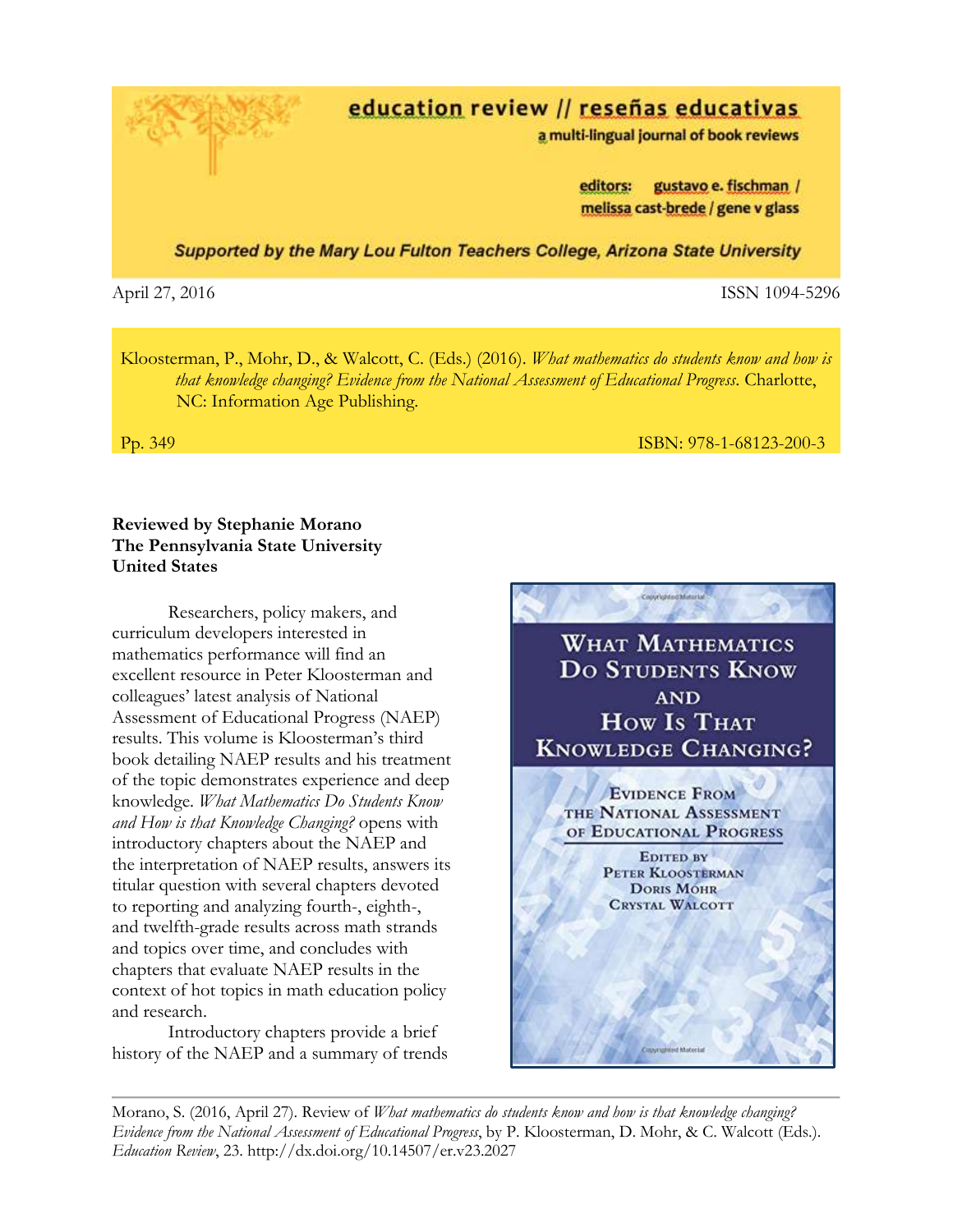in outcomes over time, describe test design and issues related to score interpretation, and inform readers about resources on the NAEP website (e.g., NAEP Overview, 2016; NAEP Data Explorer, 2016). Those interested in interpretation and comparing item-level results will find sections concerning statistical significance, effect size, and ceiling effects especially relevant. Researchers considering using NAEP data in their own work will also appreciate succinct, explicit descriptions of NAEP design (e.g., item content, format, and complexity; sampling; testing accommodations and calculator use), and the process for obtaining a secure data license.

Chapters 4–7 report and interpret NAEP results in algebra, numbers and operations, geometry and measurement, and data analysis, statistics, and probability. Each content chapter opens with a bulleted list of highlights, or notable findings related to performance in the strand over time and across grade levels. Highlights are followed by a brief historical overview of student performance. Next, results tables and analyses are presented for each topic in the strand, and a brief summary synthesizes results to close each chapter. Readers interested in any particular skill can treat this volume as a reference text and open to the corresponding table to learn about student performance on relevant items. An index of tables at the beginning of each chapter or in the appendix would have been a welcome addition, but flipping through chapters to find desired information is still fairly expedient.

Chapter authors clearly bring deep content understanding, pedagogical knowledge, and familiarity with relevant research to their insightful discussions of NAEP results. Interpretations of item-level performance are especially enriched through authors' consideration of a wide variety of possible explanatory factors. For example, authors note instances where poor performance could be linked to confusing wording or unconventional presentation (e.g., place value item 4, p. 85); where improved

performance over time could be linked to expanded instructional focus (e.g., fractions items 1 and 3, p. 115); where performance aligns with theories of learning (estimation item 6, p. 97); and where NAEP survey data about classroom practices may help explain performance (e.g., decimal item 2, p. 120). Throughout chapters 4–7, thorough analyses highlight areas for careful consideration in the design and evaluation of curricula and could easily inspire numerous questions for future mathematics education research.

The authors' attention to item groupings by topic is a major strength of this volume. Rather than replicate standard NAEP item groupings, authors first used their content expertise and pedagogical knowledge to group items, then assessed the validity of original item groupings through a sophisticated construct analysis. Items found to measure a different proficiency than the other items in a group were reassigned to ensure that groups contained similar items. Although a detailed description of the psychometric modeling used to conduct the construct analysis in provided in Chapter 11, readers who are not interested in or familiar with psychometrics need only note that this process resulted in sound item groupings and that sound groupings contribute to the faithful representation of content knowledge.

In addition to presenting a careful examination of NAEP math results by strand and topic, the book also considers NAEP outcomes as they relate to current highinterest topics in math education research and policy including, mathematical reasoning ability (chapter 9) and U.S. performance on international assessments of mathematics (chapter 10). The chapter on math reasoning acknowledges that the NAEP was not designed to assess reasoning, but argues that many NAEP items require reasoning skills and performance on these items can help describe students' reasoning ability. An analysis of performance on high complexity items and items requiring students to construct and explain their answers led authors to conclude